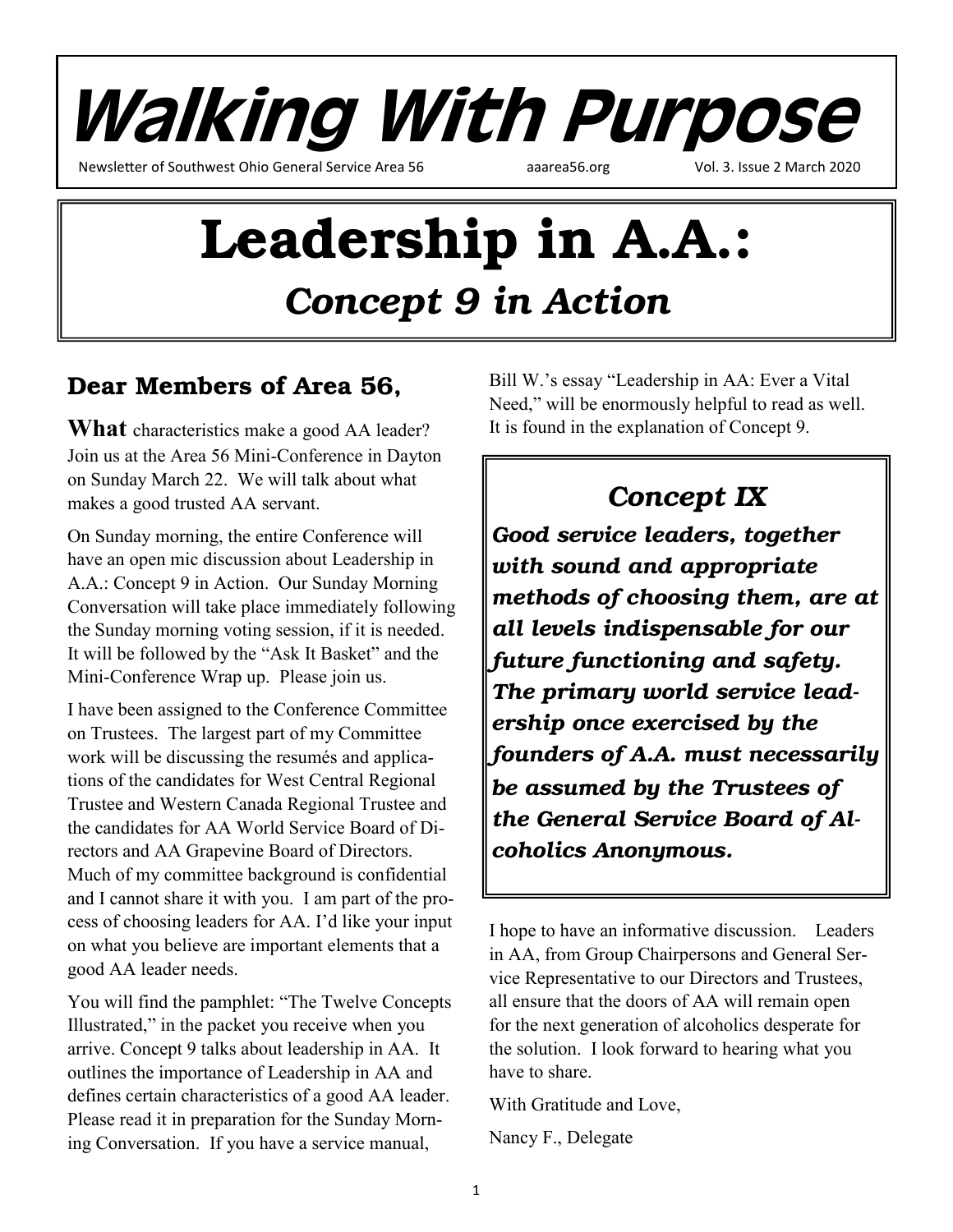#### *Area 56 Mission Statement*

Southwest Ohio Area 56 is a spiritual entity with a threefold mission in support of AA's primary purpose:

• To nurture communication among and foster participation within all elements of the General Service structure, thereby ensuring the formation of an informed group conscience,

• To facilitate Twelfth Step work within Southwest Ohio as guided by the Twelve Traditions and Twelve Concepts for World Service, and

• To assist Groups, Districts and Intergroups in their service to the suffering alcoholic by sharing information, experience and resources.

w

*Walking with Purpose* is a newsletter designed to foster unity within Area 56. Excerpts from AA conference-approved literature are reprinted with permission. Opinions are strictly those of the author and any content should not be implied as endorsements by Alcoholics Anonymous.

w

### The area assembly is the mainspring of the Conference structure — the democratic voice of the movement expressing itself.

Reprinted from (The A.A. Service Manual 2018-2020, page S41, with permission of A.A. World Services, Inc.



### The First Area Assembly of 2020

#### Andrea H.

**Our** first Area 56 Assembly took place Saturday, February 22. This was my first Area Assembly as your Area Chair. There were several new GSRs in attendance, including my home group's new GSR, so several of us had new experiences that day.

In addition to our regular business we conducted an election for unfilled officer positions. Our Delegate, Nancy F. gave a presentation on "How to Give a GSR Report." Our committees gave reports on their activities and DCMs from our districts gave reports on what their districts are doing. At the end of the day we had a breakout session in which each group chose one person to make displays for the various committees to take to the Mini-Conference.

We were also fortunate to have our East Central Regional Trustee, Mark E. in attendance. He gave a report on the status of many issues throughout the General Service Office, the General Service Board, AAWS and Grapevine. I know I'm speaking for all of us who were so happy to have him there.

It would be impossible to have a successful Assembly without the efforts of some of our trusted servants. Yvonne B., our Hospitality Chair, organized and provided the food for the day. Gary K. took care of the sound system. Courtney V., our Corrections Chair manned the registration table. Laura G., Past Delegate took care of all the printing…and there was a lot! Thank you to everyone who participated!

I hope to see all of you at the Mini-Conference. This is my favorite activity in A.A. Every member of our fellowship in Area 56 has a voice and a vote at the Mini-Conference. Join us March 20-22 at the Marriott, 1414 S Patterson Boulevard in Dayton.

I look forward to continuing the next two years as your Alternate Delegate/Area Chair and hope to meet you all. www.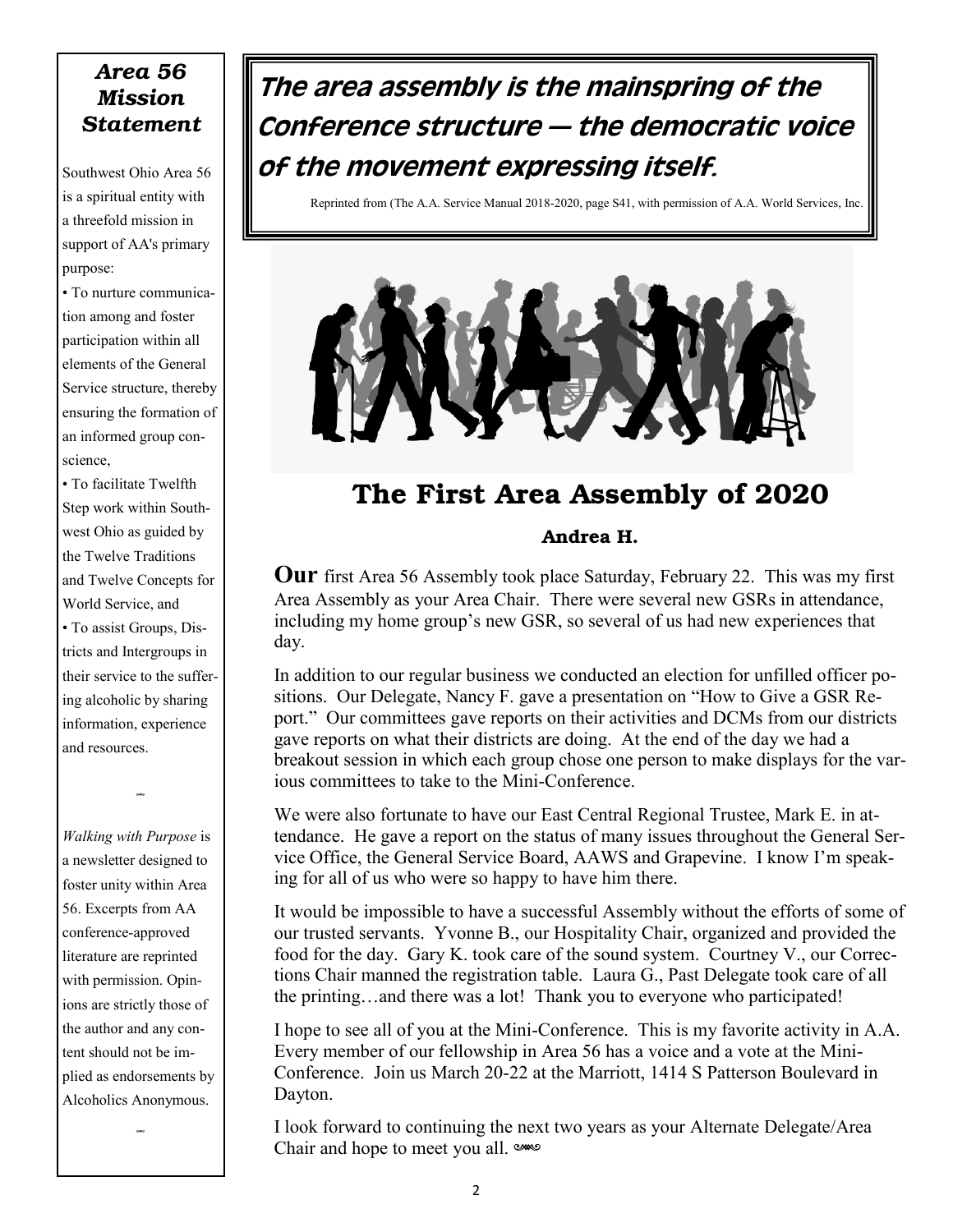## What to Expect at the Mini-Conference A Friendly User's Guide

**The** idea of coming to the Mini-Conference might be intimidating if you have never been before. That's understandable! You will meet new people and be introduced to many aspects of Alcoholics Anonymous that you might not even have realized exist.

#### **Q: What happens when I get to the hotel?**

A: There will be signs and greeters to point you in the direction of the registration desk. When you check in and get your name badge, you will be given a folder with information about the breakout discussion group you are assigned to. There are six breakout groups discussing four or five agenda items each (see pages 3-5 for more detail). Assignments are random – that means you will have a chance to be in a group with AA members from all over southwest Ohio.

#### **Q: When should I plan on showing up?**

A: If you can come Friday evening, you will have more time to read the material in your packet ahead of time. You will get to hear a report from a person who works at the General Service Office in New York, and to meet a member of the General Service Board—our East Central Regional Trustee. Many people are only able to come on Saturday and that is fine, too. Sunday morning is a time when Area 56 traditionally hosts open mic discussion about whatever is on your mind. And this year, we are going to have an open discussion about Leadership in AA – Concept 9 in Action.

#### **Q: What does it cost?**

A: There is no cost to attend. You do not have to stay at the hotel to participate. We have a fabulous hospitality room where you will be able to get a meal if you don't have a lot of cash for restaurants. The Area 56 Mini-Conference is funded by the AA groups of Southwest Ohio. Walk-ins are welcome!



### Program Highlights

#### Friday March 20

- 3:00 Registration opens
- 4:00 Hospitality Room Open
- 4:00 A.A. Meeting for Early Arrivals
- 7:00 Conference Opening Report from the General Service Office: Diana L., GSO Staff Report from the Trustee:

Mark E., ECR Trustee

- 8:30 Open Lead: Mark E., ECR Trustee
- 11:00 Hospitality Room closes

#### Saturday March 21

- 7:00 Hospitality Room Open
- 7:00 Early bird A.A. meeting
- 8:00 Registration opens
- 9:00 Introduction and Summary of Agenda Items
- 10:00 Committee Sessions: Breakout discussion groups
- 12:30 Lunch (on your own)
- 1:45 First-timer Orientation
- 2:00 Conference Assembly:

Discussion of committee results and voting

(continued on page 7)

(continued on page 7)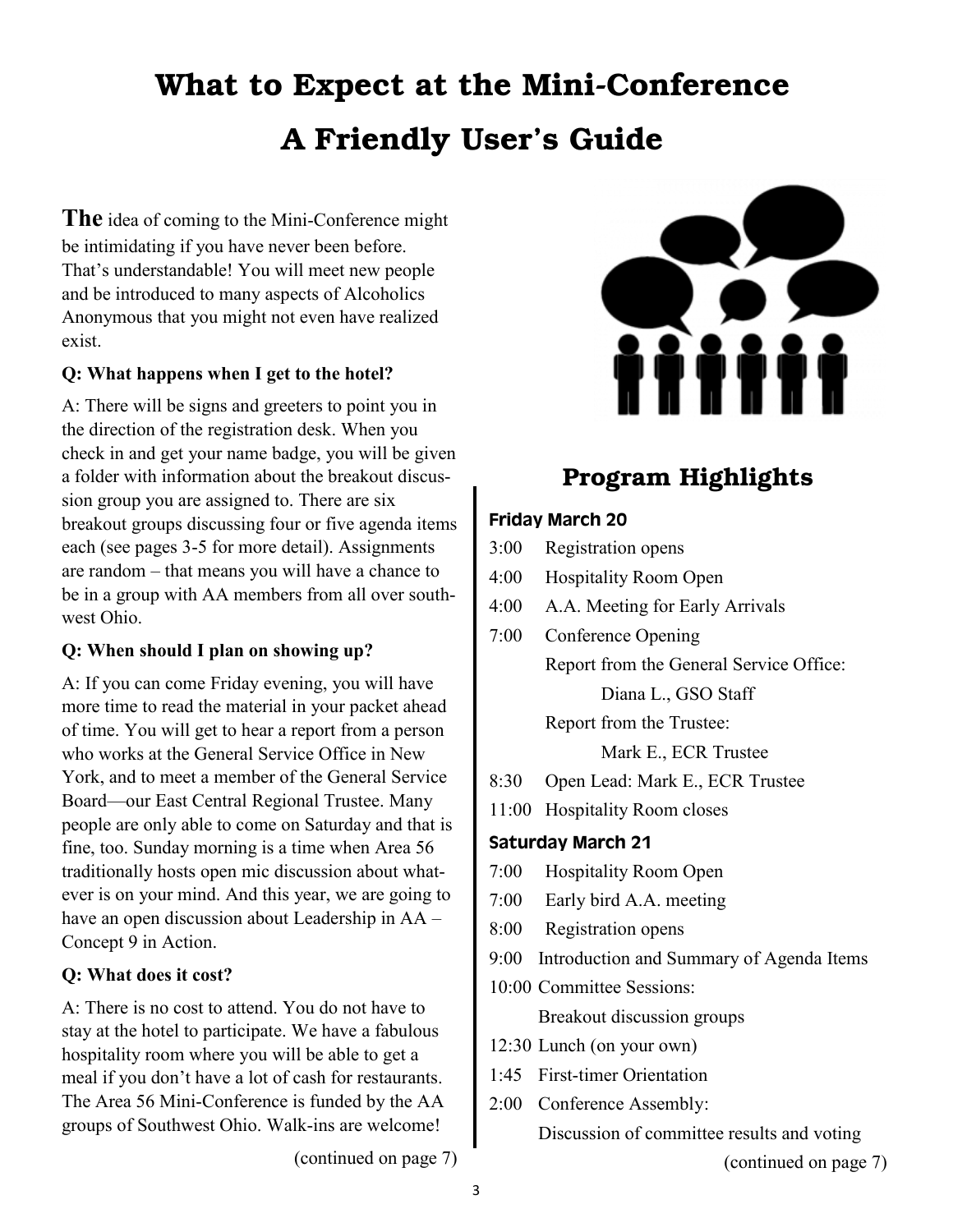#### **2020 Area 56 Mini-Conference "2020: A Clear Vision for You" Agenda Items**

#### **C.P.C./Literature/P.I./Trustees**

Cooperation with the Professional Community B. Consider a request to create a pamphlet for mental health professionals.

Literature T. Consider revising the pamphlet "Questions & Answers on Sponsorship":

1. Change the suggestion that sponsor and newcomer be of the same sex.

2. Expand the section on "Service Sponsorship" and retitle the pamphlet to include service sponsorship.

Public Information D. Review the 2019 trustees' Public Information Committee progress report on the use of Google AdWords/Grants to carry the A.A. message.

Public Information E. Discuss a request to adjust all A.A.W.S. video titles for search engine optimization (SEO).

Trustees E. Consider the revised "Procedures for a Partial or Complete Reorganization of the General Service Board, the A.A.W.S. or AA Grapevine Boards."

#### **Agenda/ Corrections/ Grapevine/ Literature/P.I.**

Agenda F. Discuss report on the Conference Agenda Process from the trustees' Committee on the General Service Conference.

Corrections A. Review contents of Corrections Kit and Workbook.

Grapevine H. Consider a request for AA Grapevine, Inc. to establish an Instagram account in line with the Twelve Traditions.

Literature M. Consider proposals related to possible Fifth Edition of the book Alcoholics Anonymous:

1. Develop a Fifth Edition.

2. Develop a Fifth Edition of the book Alcoholics Anonymous with updated stories and revisions to Appendices III and V.

3. Add a proposed addendum to a Fifth Edition foreword of the book Alcoholics Anonymous at the time it is published.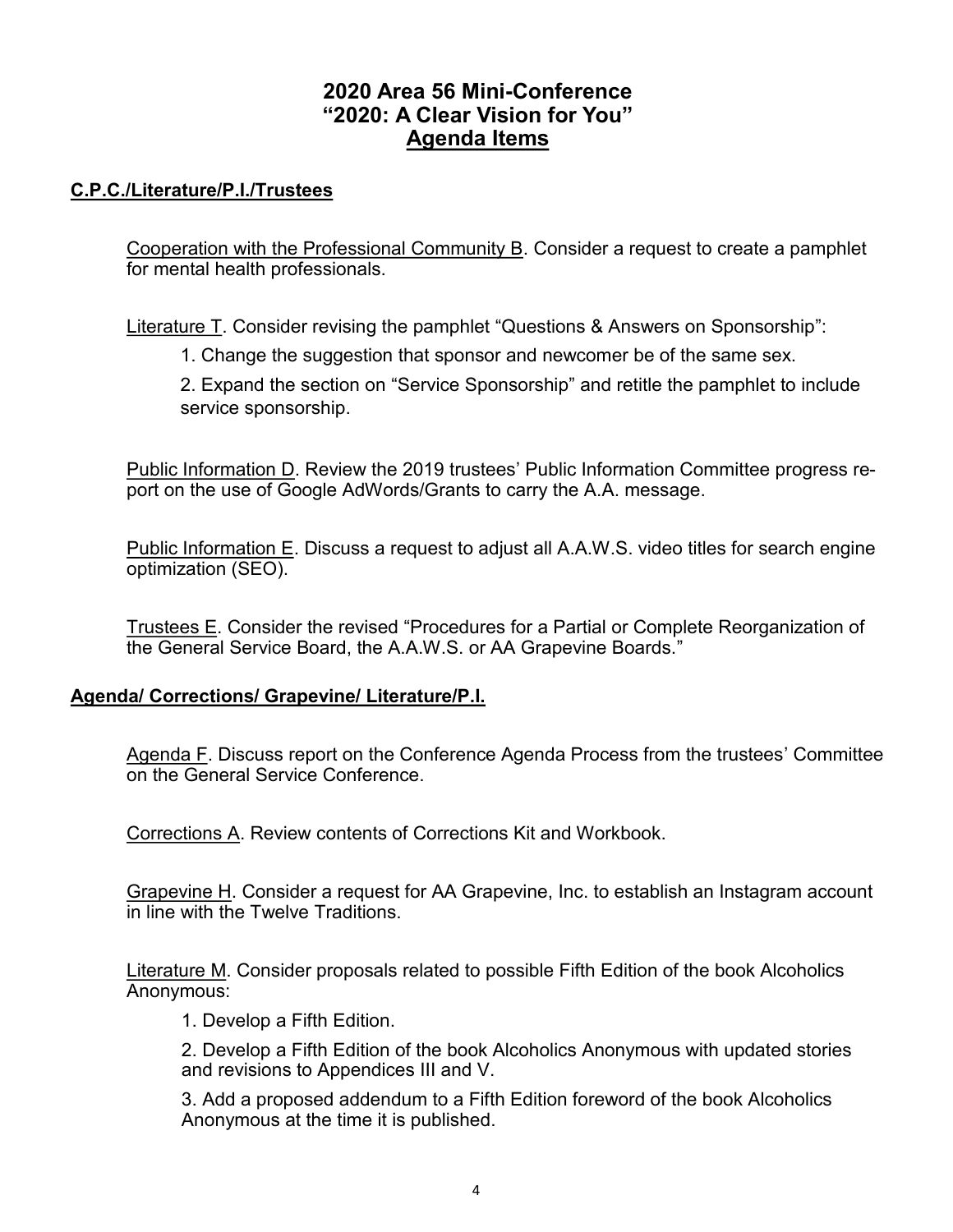#### **Agenda/ Corrections/ Grapevine/ Literature/P.I. (continued)**

Public Information C. Review the 2019 trustees' Public Information Committee progress report on the usefulness and effectiveness of the A.A.W.S. YouTube account.

#### **Literature**

Literature I. "The Twelve Traditions Illustrated" pamphlet:

1. Discuss draft update of the pamphlet "The Twelve Traditions Illustrated."

2. Consider not retiring the existing version of the pamphlet "The Twelve Traditions Illustrated."

Literature K. Consider if proposed agenda items for plain language, simplified language, accessible translations and large print versions of the book Alcoholics Anonymous, as well as workbooks to help study the program of Alcoholics Anonymous, can be addressed with a common solution.

Literature N. Consider development of a draft Fourth Edition of the book *Alcohólicos Anónimos*.

Literature U. Consider request to include a G.S.R. preamble in the pamphlet "G.S.R.: Your Group's Link to A.A. as a Whole."

#### **C.P.C./Literature/Treatment & Accessibilities/Archives**

Cooperation with the Professional Community C. Discuss progress report on LinkedIn page implementation.

Literature L. Consider requests to revise the book Alcoholics Anonymous:

1. Add pages 3 through 41 of the pamphlet "The A.A. Group" as an appendix in the next printing.

2. Revise the first 164 pages.

Treatment and Accessibilities B. Consider request to develop a Bridging the Gap Workbook.

Archives A. Consider requests to develop a book on A.A. history from 1955 through the present.

#### **Finance/ Grapevine/P.I./ Literature/ Report and Charter**

Finance A. Review the pamphlet "Self-Support: Where Money and Spirituality Mix."

1. Consider a request to revise the pie chart percentages on page 12.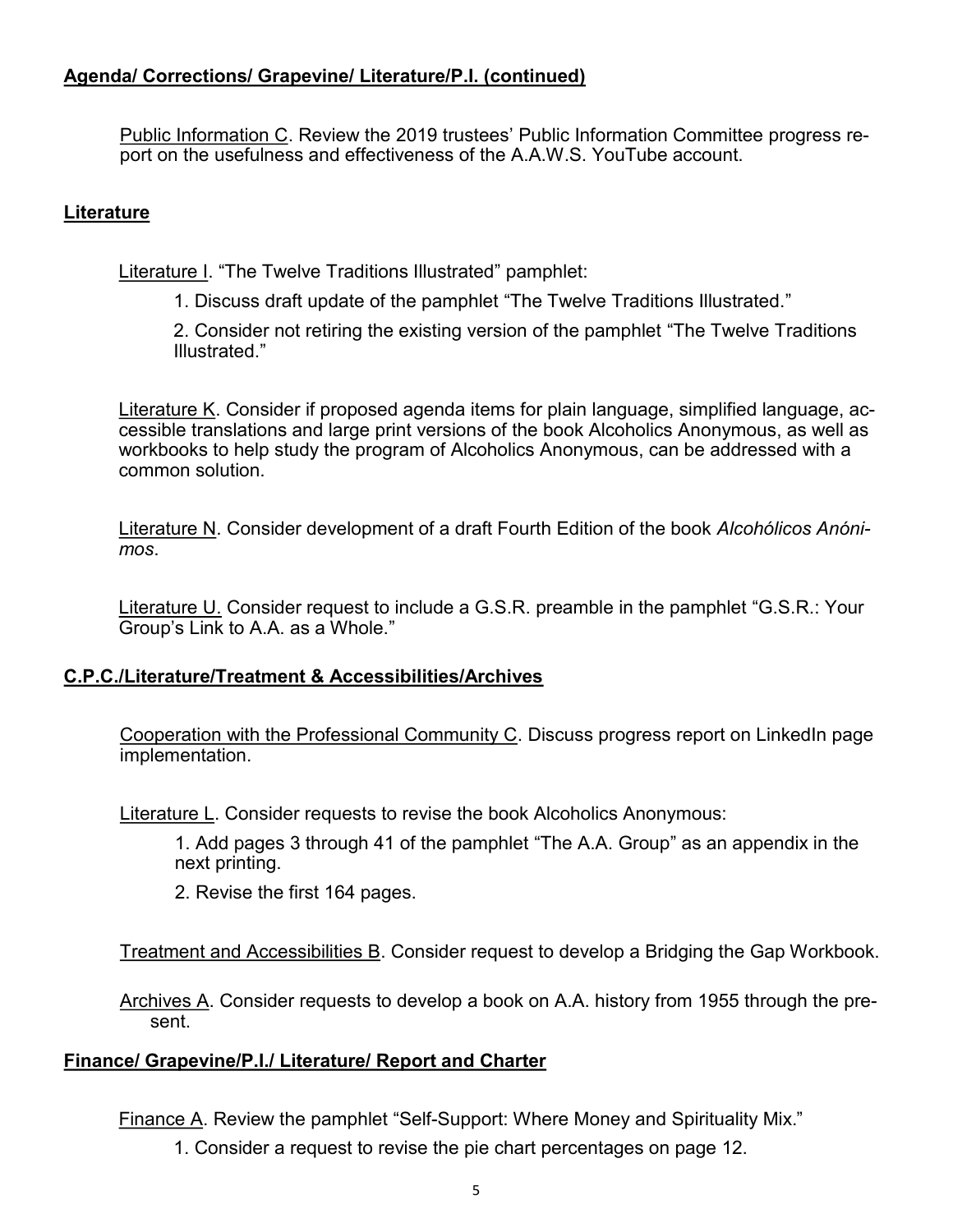#### **Finance/ Grapevine/P.I./ Literature/ Report and Charter (continued)**

Finance A. Review the pamphlet "Self-Support: Where Money and Spirituality Mix."

- 2. Consider a request regarding contribution percentages to service entities.
- 3. Consider draft language related to the "virtual basket."

Grapevine E. Consider a request to change the language of the first sentence of the A.A. Preamble as follows: "Alcoholics Anonymous is a fellowship of people who share..."

#### **Finance/ Grapevine/P.I./ Literature/ Report and Charter (continued)**

Public Information I. Discuss a request "to create a new form of communication" to address anonymity on social media.

Literature R. Consider requests to revise text related to open meetings in the pamphlet "The A.A. Group."

Report and Charter D. Consider amending a sentence in Article 4 of the current Conference **Charter** 

#### **Grapevine/ Literature/ Report and Charter/Int'l Conventions & Forums**

Grapevine D. Consider revising the A.A. Preamble to use gender neutral pronouns.

For example, "Alcoholics Anonymous is a fellowship of people who share their experience, strength and hope with each other..."

Grapevine G. Consider a request to change the name of the General Service Conference Committee on Grapevine to the Conference Committee on Grapevine and La Viña.

Literature P. Consider requests to revise the book Twelve Steps and Twelve Traditions:

1. To remove the phrase "opposite sex" from paragraph two on page 117 in the chapter "Step Twelve."

2. To reconsider use of the phrase "lustful enough to rape" in paragraph one on page 66 in the chapter "Step Six."

Report and Charter C. Consider restoring the two paragraphs and the accompanying footnote in the Concept Eleven essay of The Twelve Concepts for World Service that were removed by an advisory action of the 66th General Service Conference.

International Conventions/Regional Forums C. Discuss ways to encourage interest in Regional Forums and attract first-time attendees.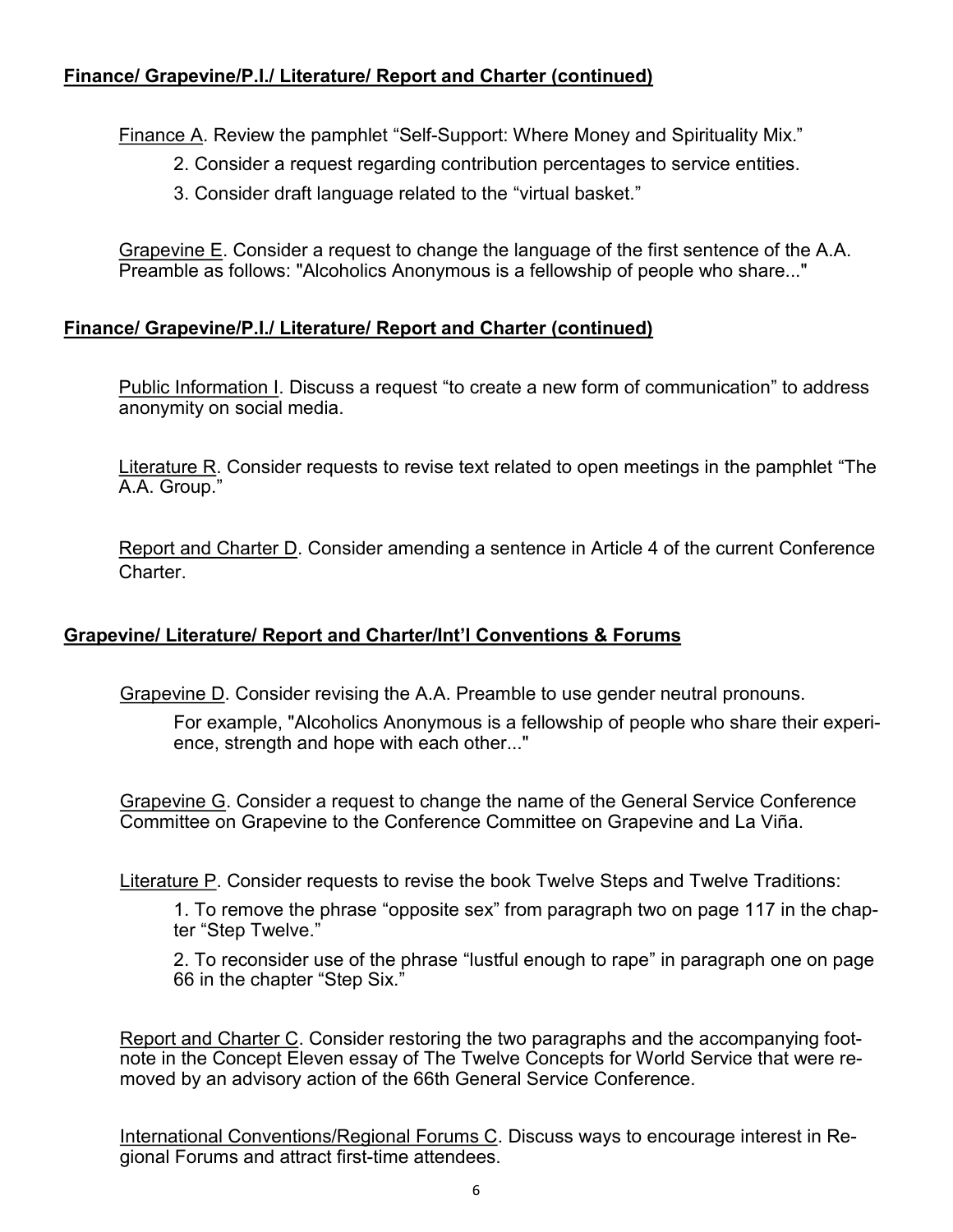### *Mini-Conference User's Guide*

(continued from page 3)

#### **Q: So what's the basic idea?**

On Saturday morning, you will meet in your breakout group. The chair or that group will direct you through a series of discussions about each item on your list. Your group will be asked to make recommendations about each item. After lunch, the entire conference body comes together. Each committee will give a report on the results of the breakout. For each recommendation made, there will be a chance for discussion. And then there is a vote to determine the final decision of the conference as a whole.

### *Mini-Conference walk-ins are always welcome! Come join us!*

#### **Q: Isn't it just politics?**

A: This is the story you might have heard, but it isn't true. Just because there's voting involved, doesn't mean it's politics. The process at the Mini-Conference is really about the formation of an informed group conscience. Every AA member in Area 56 has a voice and a vote at the Mini-Conference, which means you have the right to make your opinion known on a wide variety of topics. This Area group conscience is what informs the Delegate when she travels to the General Service Conference to create a group conscience for AA as a whole. All members of AA have a stake in the way the Fellowship makes decisions about our needs and priorities.

Come on out and join us the weekend of March 20- 22 in Dayton! Details about the hotel are on the back cover of this newsletter. Remember: everyone in the room was a newbie in service at one time or another, so they have been in the same shoes as you. Don't be afraid to ask questions! We are waiting to have a chance to say hello and welcome you to this part of Alcoholics Anonymous. www

### *District and Committee News*

#### District 23 March 1, 2020

11 present 7 GSRs present

We now have pamphlets for new GSRs and development of a welcome for new GSRs as they come into District meeting. Previously discussed was the wait for the packet from GSO.

Discussion of a Corrections A.A. event including Area Corrections Chair. Working on the date for that. Will get flyer out as soon as date is set.

#### Districts 12 & 13 March 2, 2020

District Corrections Facility Chair Dave B. serves as the Butler County Jail Liaison. Volunteers are needed to help with the meeting on Tuesday Night. He can be reached by email at dbbarnes $02@g$ gmail.com. He has the forms to be submitted for clearance. Requirements are three years since being inmate and two years sobriety. There continues to be a need for women to carry meetings in.

**CAMA** 

### Program Highlights

#### Saturday March 21 (continued)

- 6:00 Banquet
- 7:30 Evening meeting Area 56 District Highlights Ohio Area Highlights
- 8:30 Open Lead: Speaker: Diana L., GSO Staff
- 10:00 Ice Cream Social: Hosted by District 23
- 11:00 Hospitality Room closes

#### Sunday March 22

- 7:00 Hospitality Room Open
- 7:00 Early Bird AA Meeting
- 9:00 Conference Assembly: Complete any remaining Committee discussion/voting

Leadership in A.A.: Concept 9 in Action

Open microphone and ask-it-basket

11:00 Conference Summary/Closing